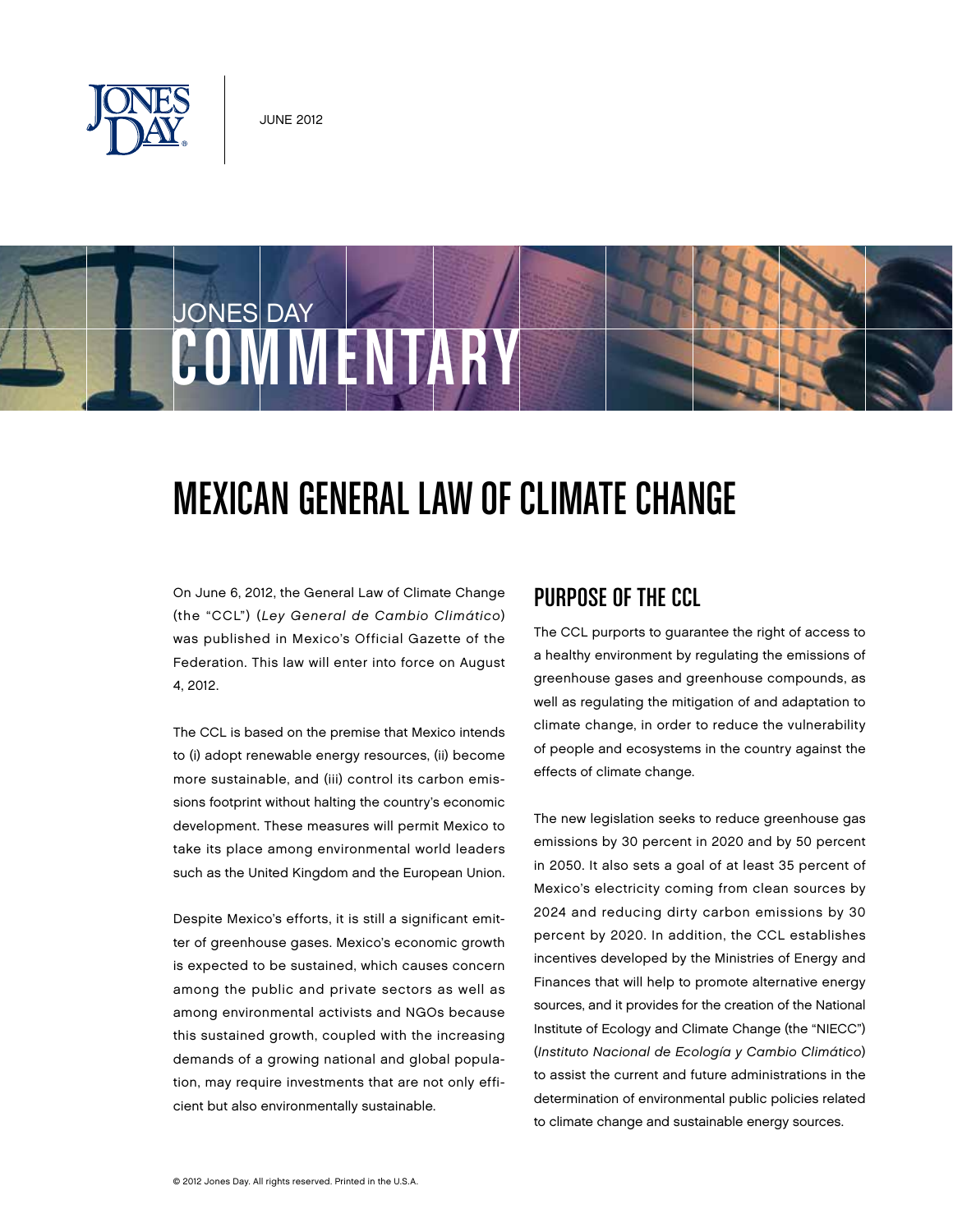#### National Institute of Ecology and Climate **CHANGE**

The CCL creates the NIECC as a public decentralized federal agency and a subdivision of the Ministry of Environment and Natural Resources (the "Ministry"). The NIECC will substitute the National Institute of Ecology (Instituto Nacional de Ecología) (the "NIE"), and will be in charge of carrying out the functions of the NIE in addition to providing research, technical, and scientific support related to climate change. The NIECC will also have the duty to incorporate the National Registry of Emissions.

#### National Climate Change Policy

The CCL provides a National Climate Change Policy that will be governed by the principles of sustainability in the exploitation or use of ecosystems, responsibility of the state and society in general, caution when there are threats of serious or irreversible damage, citizen participation, environmental responsibility, and use of economic instruments for mitigation and adaptation, among others.

This policy should establish economic, political, and regulatory instruments, plans, programs, and actions, for the gradual reduction of specific emissions per sectors and activities. It should take into consideration the Mexican government's commitments to reduce emissions under international treaties regarding climate change.

The National Climate Change Policy has the following planning instruments: (i) the National Strategy and (ii) National and Federal Entities Programs.

The National Strategy. The Ministry is required to prepare the National Strategy for Climate Change with the participation of NIECC, incorporating the opinion of the Council on Climate Change ("Council"), and to obtain approval from the Inter-Ministry Commission for Climate Change (the "Commission"). Thereafter, the National Strategy will be published in the Official Gazette of the Federation. The social and private sectors should be consulted in the development

of the National Strategy, which will be reviewed at least every 10 years with respect to mitigation and every six years with respect to adaptation.

Federal Entities Programs. Programs will be prepared by the Ministry with the participation and approval of the Commission. This program will establish the objectives, strategies, actions, and goals to address climate change by identifying priorities for adaptation and mitigation, as well as allocation of responsibilities, execution times, actions coordination, and cost estimates, according to the National Development Plan and National Strategy.

National Climate Change System. The federal, state, and local governments, and their agencies and entities, will establish the basis for coordinating the integration and operation of the National Climate Change System, which will aim to serve as a permanent mechanism for concurrency, communication, collaboration, coordination, promotion, and consultation on National Climate Change Policy. This system will consist of the Commission, Council, the NIECC, and a representative from each of the national associations, local authorities, and representatives of Congress.

National Registry of Emissions. The Ministry will put together a National Registry of Emissions for stationary and mobile sources of emissions subject to reporting based on the items listed in Article 87 of the Law. In this sense, the individuals and companies responsible for the sources subject to reporting are required to provide information, data, and all the necessary documents evidencing their direct and indirect emissions for integration into the registry.

In addition, individuals or companies that carry out projects or activities that result in mitigation or reduction of emissions may enter that information in the National Registry of Emissions, according to the regulations to be issued for that purpose.

Climate Change Fund and Economic Instruments. The CCL creates the Climate Change Fund (Fondo para el Cambio Climático) (the "CCF"), substituting for the current Mexican Carbon Fund (Fondo Mexicano de Carbono), in order to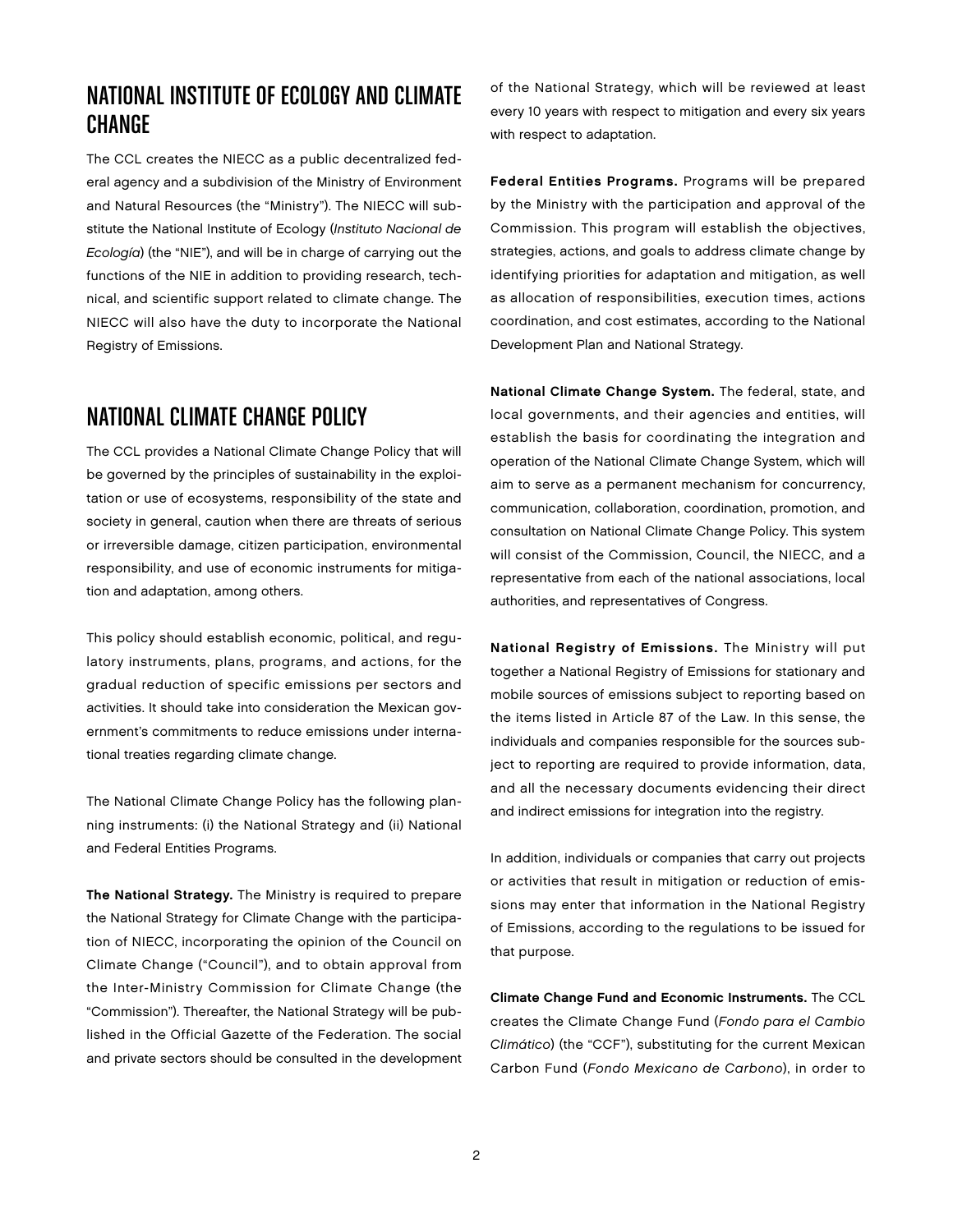capture attention and raise public, private, national, and international funds to support the implementation of actions to address climate change through a public trust created by the Ministry of Finance and Public Credit (Secretaria de Hacienda y Crédito Público). Some of the purposes of the Fund for Climate Change are:

- Projects related to energy efficiency, development of renewable energies, and second-generation biofuels;
- Elimination and use of fugitive emissions of methane and gas associated with the exploitation of carbon mineral deposits;
- The development of sustainable transportation systems; and,
- The purchase of certified emission reduction bonds issued in connection with projects registered at the National Registry of Emissions or any other project approved by international agreements ratified by the Mexican government.

In order to reach the emission reduction target, the CCL mandates that the federal and local governments of Mexico and the Federal District implement financial, tax, and market instruments to provide incentives for private entities and individuals.

With regard to tax instruments, the CCL considers the granting of incentives for the research and implementation of:

- Mechanisms, equipment, and technology to avoid, control, or reduce emissions;
- Energy-efficiency systems, development of renewable energies, and low-carbon emissions technologies; and,
- Activities regarding adaptation to climate change and mitigation of emissions.

Regarding market instruments, the Commission has powers to enact a voluntary "emissions trading" system where "carbon bonds" and other financial instruments may be traded in Mexico and internationally.

#### Surveillance and Compliance

In the event that the individuals or companies responsible for the emission sources subject to reporting fail to provide the information, data, or documents required by the Ministry in the specified period, the Federal Environmental Protection Agency (Procuraduría Federal de Protección al Ambiente) (the "PROFEPA") may impose a fine of 500 to 3,000 days of general minimum wage in Mexico City,<sup>1</sup> (approximately US\$2,227 to US\$13,356)2 without prejudice of the need for immediate compliance with this obligation.

In the event that parties give false or inaccurate information or fail to meet deadlines and terms for its delivery, the PROFEPA will apply a fine of between 3,000 to 10,000 days of general minimum wage in Mexico City (approximately US\$13,356 to US\$44,521).<sup>3</sup> The fine shall be without prejudice of any further civil or criminal liabilities that may arise therefrom.

The PROFEPA is obliged to make the acts described above known to the competent authorities. In the event of recidivism, the amount of the fine may be up to three times the original amount.

#### Conclusion

With the CCL, Mexico's renewable energy future is closer at hand than ever before. As the CCL enters in force, the Mexican government will have additional authority to create incentives for future investment in the country's renewable energy sector that will push Mexico toward a "green" future, in both economic and environmental terms.

From the energy industry's perspective, this is translated into, on the one hand, a more diversified investment portfolio in which "green" companies or low-emission businesses are presented as an investment alternative vis-á-vis the traditional investments in the extractive industry (where permissible in Mexico). On the other hand, this may result in obligations concerning the registration of current emissions that may prove cumbersome.

The current minimum wage of Mexico City is 62.33 pesos.

<sup>2</sup> Taking into consideration a 14.00 pesos per U.S. dollar exchange rate.

<sup>3</sup> Taking into consideration a 14.00 pesos per U.S. dollar exchange rate.